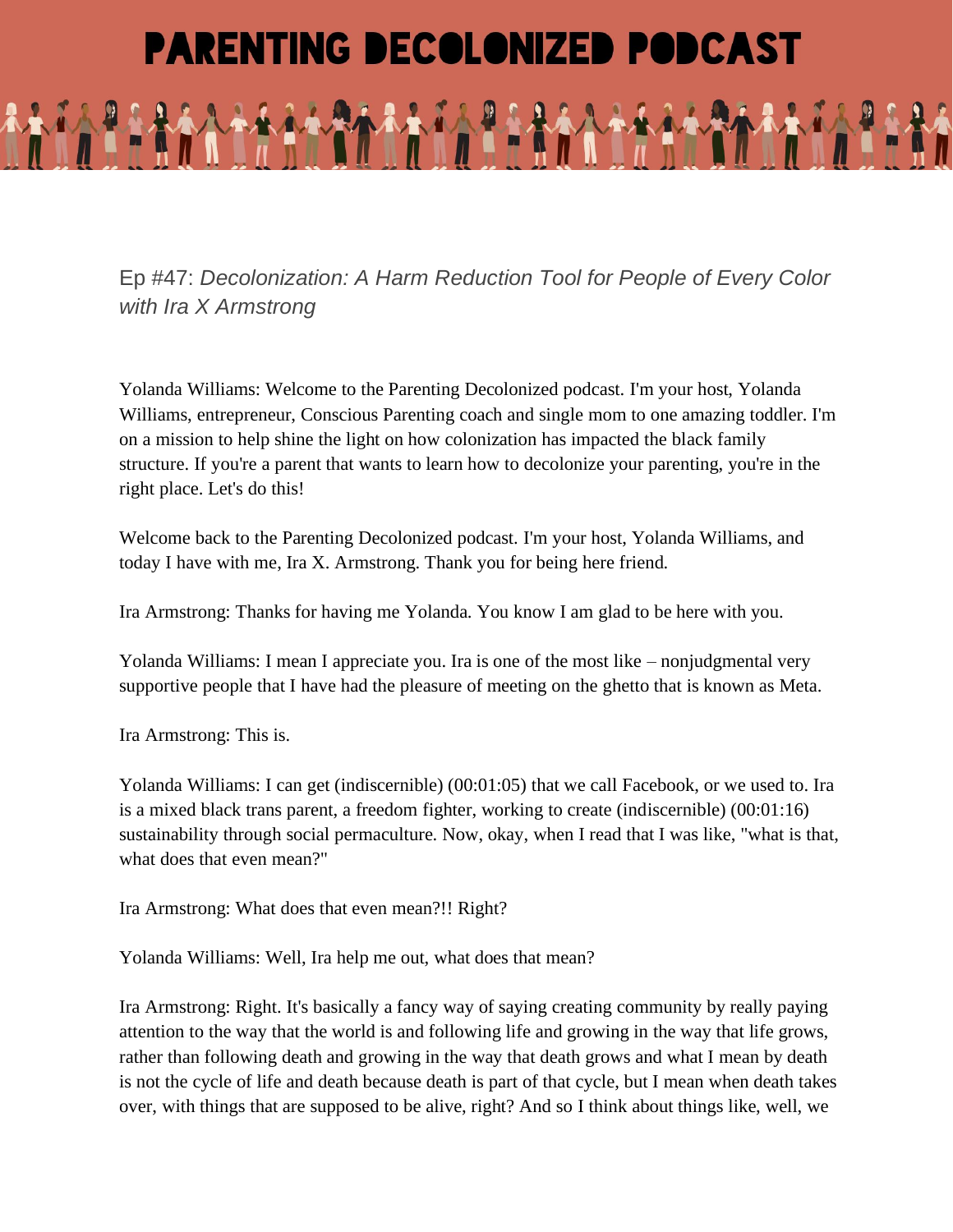will (indiscernible)  $(00:01:57)$  back up a little bit. I grew up as the child of revolutionaries and abolitionists. My dad was a black panther in Los Angeles and he would go back and forth between Los Angeles and the Bay area and so I was born after the party was dissolved in Los Angeles, but I grew up in a family with black revolutionaries and white revolutionaries. My mom is a white abolitionist and she is (indiscernible) (00:02:21) generations of white abolitionists and so I thought growing up that the world was like our family, right? Like every child does whether it's, you know, for the first three years or the first five years or the first 10 years or the first 20 years, every child thinks that their world is the world, right?

And so in my family, it was normal to look at conditions that were happening in the world, see things that were just or unjust and continue what was just and discontinue or shift or resist depending on what was available, what was unjust. And so, for me, it's a way of describing to folks the fact that I didn't grow up in what a lot of people think of as sort of the normal American way of life, that I grew up as a freedom fighter, as someone who just believed in following life, whatever that looks like, whatever that needs.

Yolanda Williams: You know, it's really for me, just amazing. This is like, it has just been your life to be a revolutionary, to be around revolutionaries, to be around abolitionists, I am just getting started and I am just trying to figure out, like all the different ways to be and accept where I am while also like striving to be for my decolonizing journey. And as – and my abolitionist journey, I call myself a baby abolitionist or an abolitionist in training because let me tell you that carceral state, when you start the journey of becoming an abolitionist, you realize – you realize the (profanity), that is the carceral state and how much it is embedded into your mind. Because when something happens in our society, especially when it comes to racialized trauma, in my head, I am just like "ooh!!" "fight them (indiscernible)  $(00:04:20)$ " it's like  $-I$ just, I go to that place, the death place that you are talking about.

Ira Armstrong: Yeah, yeah, I hear you.

Yolanda Williams: That death place you are talking about. I don't want to be that way because I know at the very – even though in my heart, I know what the very core of it all, that it is not helpful to discard people, even the worst people. Now, some folks need to go away. Once I hurt children of mine, I am serious, I don't think they need to be like dead necessarily, but like if you are, like you know, someone who hurts children, like that kind of thing, I don't know if there is a deserted island they could be dropped off or they had to parachute down, I don't know. They need to get away from here though. That's what the (indiscernible) (00:04:56), but at the same time, I am like how do I make room for this type of thinking that's outside of the binary, you know, I want the carceral state to end, this present industrial complex is harmful for literally everyone involved, except for the people who profit from it. And actually, it's horrible for them too. But man, when some – when that kind of stuff happens, I just feel like that's the – it's like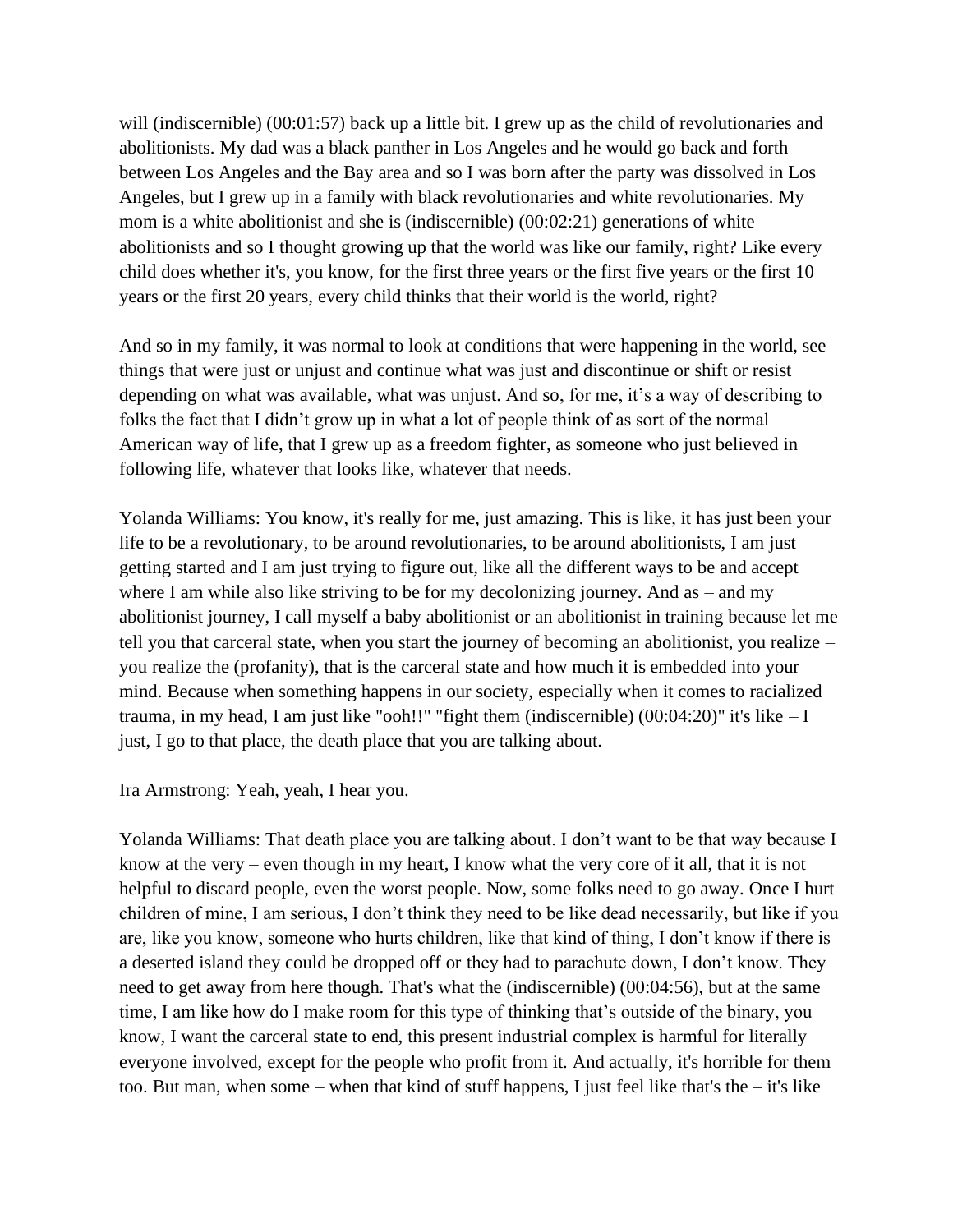inside of me, it's like a fight, like, well, what do you believe? And I am (indiscernible) (00:05:28) mumbles around just like I believe in a lot of things. And that's – I just leave it at that. I believe in a lot of things and I stopped feeling bad about it, you know.

Ira Armstrong: Ooph! I think that's so so deep, right?! That's (indiscernible) (00:05:40) way and I stopped feeling bad about it, because the shame is part of what perpetuates systems of destruction, right, destruction of humanity and the destruction of the Earth and welcome to the journey as an abolitionist.

Yolanda Williams: Right.

Ira Armstrong:  $My - so I$  grew up as an activist and I say that because that is what we call it from the outside, but I grew up with people who did not call themselves activists. They said things like activists are the people who hold signs on the streets. We just get stuff done. I just edited it myself.

Yolanda Williams: Yeah. (indiscernible) (00:06:19) but you feel free to head yourselves.

Ira Armstrong: So I think about that, right, like well, this is where I am now, right, and they also didn't use the word abolition in the same way that we use it now and before, at least not in my communities growing up, even though that's the work that they were doing, but again like some of that sort of perspective of like we are normal people who just want to be free.

Yolanda Williams: Right.

Ira Armstrong: And we're not trying to like change everything at all, we just want everyone to be housed, clothed, and fed. Right, like what does it take to get there and once we get there, if people want to stay, like, "oh, we still need jails," "oh, we still need this carceral system," "oh, we still need best this", then let's talk about it, right? But let's start with resource sharing, let's start with reparations, let's start with shifting from the place where like our entire economy was built on the backs of enslaved black folks and indentured servants from all over the world, right?

Yolanda Williams: Right, right.

Ira Armstrong: And the way that they kept indentured servitude and slavery in the United States was twofold, one by inviting people to take part in that colonization project, by either giving them land or giving them respectability or any of those things and also by shifting it so that the amendment says, "unless you are a criminal, you get to be free." Right? And so then you have to criminalize people in order to have that same slave workforce. And you know I'm working at a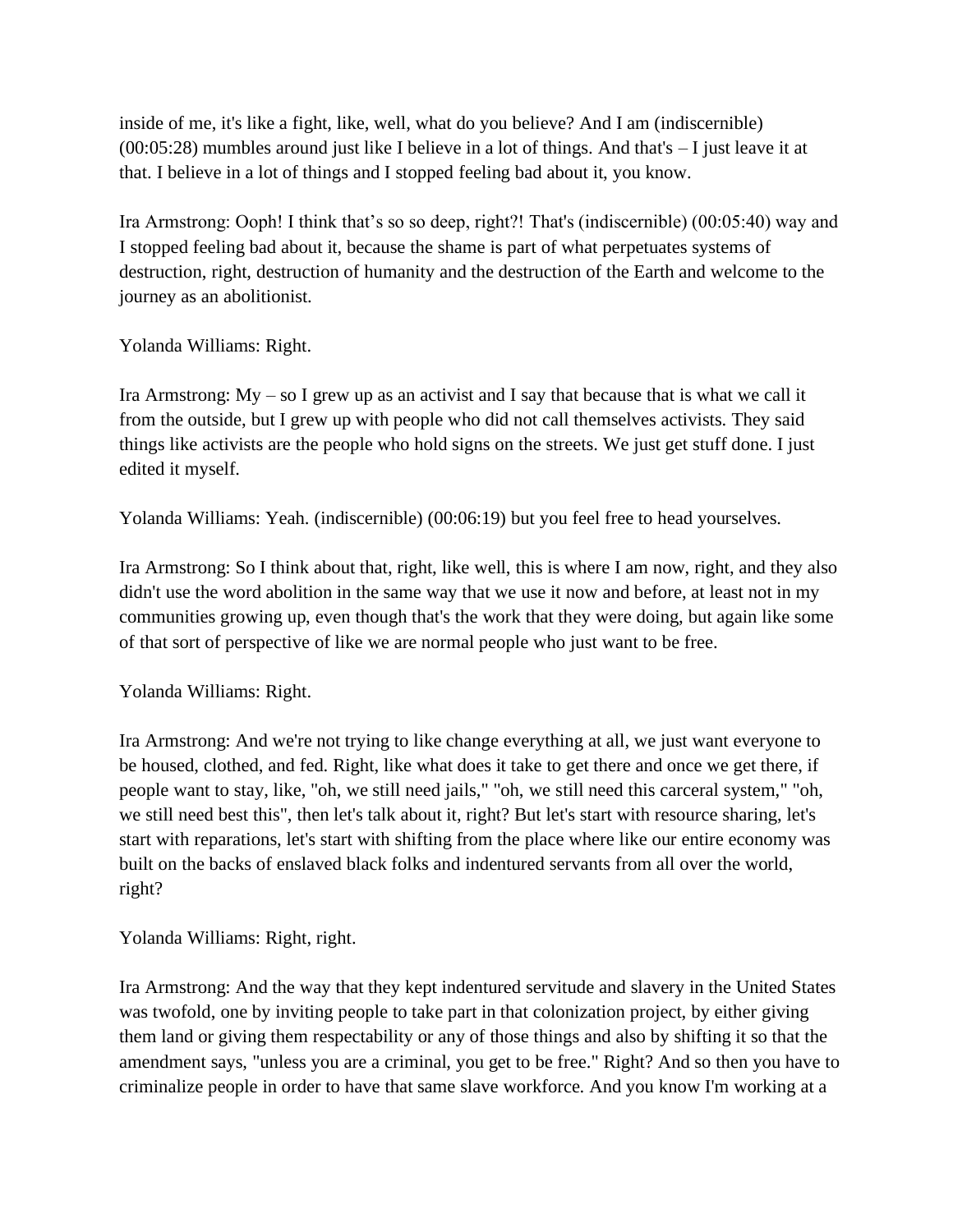school as an artist and activist in residence right now, and I'm talking to them about the Gullah-Geechee people and I want to give a shout out to Melanie Demore, who is an amazing mentor of mine and also to my uncle, Donald, who just passed, who is Geechee. And Melanie holds – is a culture keeper. She helps to tell the story of Gullah-Geechee and she holds these incredible stick pounding workshops that we participated in our group – our youth group in PEACE Out Loud and participated in a workshop with them this past fall, but if you don't know, the Gullah-Geechee are folks who were kidnapped from Africa, all over Africa, brought to what was not yet the United States, it was the colonies, or so-called colonies and places where indigenous Americans had already been killed and moved aside, and they were brought to farm the land and some of them managed to escape and create communities on islands in the Southern United States and some of them are still there and they have a whole culture of communication and rhythm and trickster work that they do in the world. And I think about like people don't have to call themselves abolitionist or activist or anything, it's about like who you are and what you do and in the moment, and what I always say is like the moment of oppression is the moment to resist.

Yolanda Williams: Yeah.

Ira Armstrong: And that's part of what my parents were doing then, right, like I wouldn't parent the way that my parents parented me, but the way that they parented was really revolutionary compared to the way that they were parented, right. And they talked about that and they talked about – they didn't use, you know, the language we have now, just decolonizing parenting, but they used the language of Khalil Gibran, right, the sweet honey and the rock made part of one of his poems into a song, "your children are not your children, they are the children, the children of Life's longing for itself, they travel through you, but they are not of you, and though they are with you, they belong not to you." And there's more of it, but –

Yolanda Williams: Beautiful.

Ira Armstrong: You know, they believed in following people who were helping them decolonize their parenting, and I benefited from that.

Yolanda Williams: And when I think about people like the Gullah-Geechee and their very being is so revolutionary, and we could think about, I mean we can go on and we can talk about that all day because they are the people who were able to hold on closest to like African traditions, and so I'm learning more about them as I decolonize, especially as I informed this intentional community because I am just like I want to go home, you know. Like I want to understand myself better and I want to understand some of these practices better, and again this is a decolonizing my mind from well, Christianity specifically, thinking about how people speak about them and how they continue to still like, "well, this is us", and this is  $-$  it's nothing evil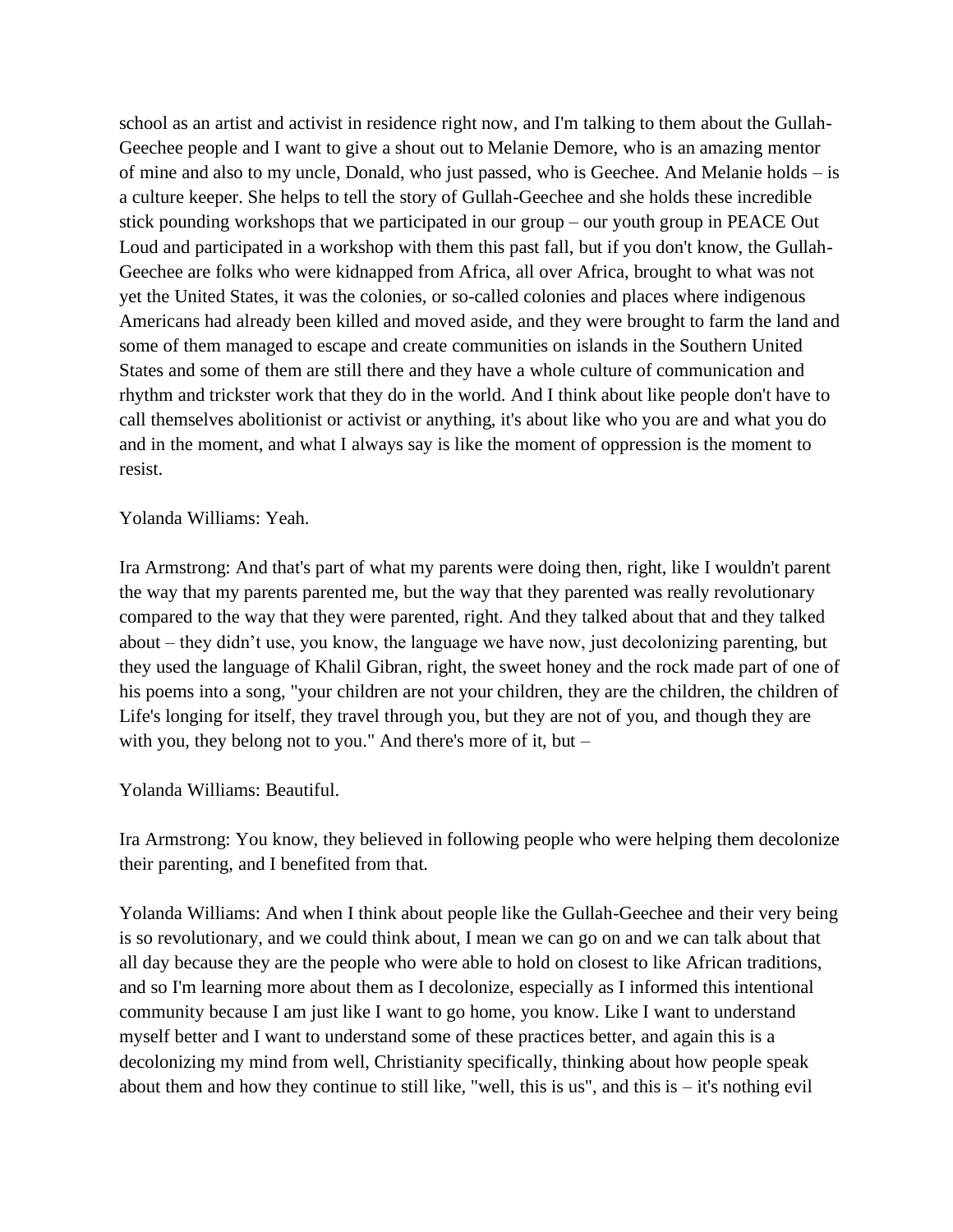about it, we are just out here living our lives, living as close to, you know, African traditions us as possible on US soil. And, you know, after I did my DNA test, which I did so I could understand like where the hell like, "who am I", you know, where did I come from. And I found out that I am I think 56% Nigerian, which I want to take another test because I – Nigerian is a colonized term, and I want to understand like exactly what tribe and all that stuff. And then I found that I was also like 24% European, and so I'm in a place right now and this is where again outside of that binary, like either/or thinking, it's all me.

So even though it like literally disgusts me to think about, like how that 24% got into my DNA, when I don't have relatives who are white, is still a part of me. And so I want to understand that part of me. I want to understand those traditions as well. I don't want to reject any part of me. And so  $\text{Im}$  – just want to learn how to be at peace with myself and I want – obviously, this is so I can model this to my daughter, I can model this as something that is normalized in the women that I have around me in our collective, that we are willing to investigate even the parts of us that – the darker parts of us that that we may not want to go.

Ira Armstrong: Or the lighter parts of us.

Yolanda Williams: Or the lighter parts of us like all of us.

Ira Armstrong: Because I am down for embracing the dark, right. But sometimes the light is the part that it is.

Yolanda Williams: I will try to go to the light. I am just saying I want to also just be okay with all of it, you know, I want to know myself.

Ira Armstrong: You are – you have inspired me, I am going to have to do shadow reading for you sometime.

Yolanda Williams: Ooh, right!

Yolanda Williams: Now, the one thing you and I were talking about was just like, you know, full disclosure and I will put this business out just so folks can, I am sure the (indiscernible) (00:13:41) will resonate, I am in a space right now, where I'm trying to climb out of this depression that I am in. I have been feeling super exhausted, super retired, really just trying to figure out, okay, with all the stuff happening, you know, as I do this work and I don't think people who don't do this work understands how much it could actually weigh on you, because you look at the world differently and it's hard sometimes to find joy in things like I have to intentionally find the joy in moments because the world around feels so heavy to me and it's like the more you know, the more you hate here, have you all heard this?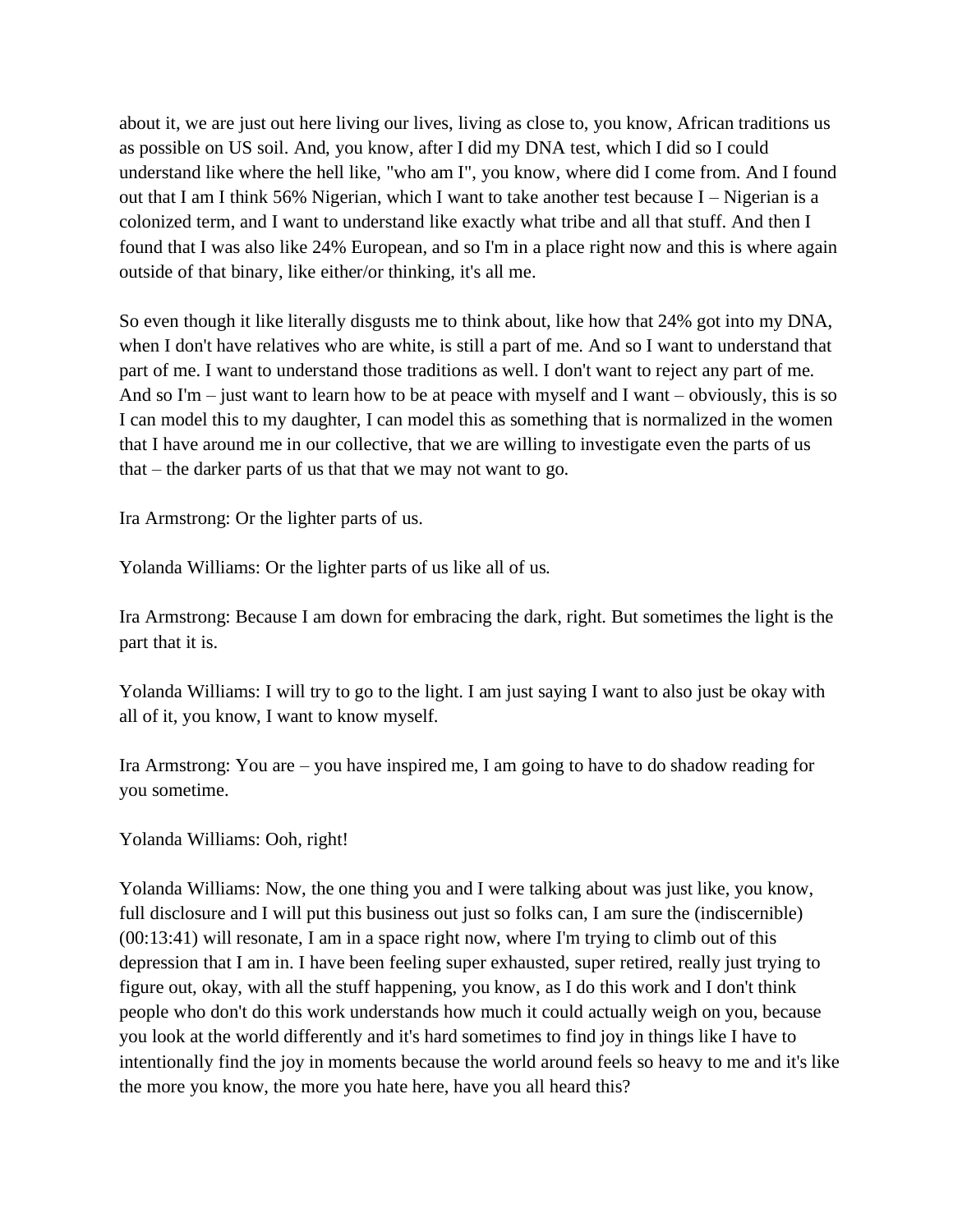Ira Armstrong: The more you know, the more you hate it. Yeah (indiscernible) (00:14:20).

Yolanda Williams: Because thinking just they are like, oh, that's connected too, that's – okay, that's why I find this person attractive, damn! Like, nothing seems real.

Ira Armstrong: I think there is like one of the things to hold, which is really hard to hold when you're in depression, or in finding out a lot of new information, but I think like this is part of why I appreciate like the work that I've done that allows me to have like an adult self that holds my – me through my journeys of wholeness and lack of wholeness and whatever that means, is to keep perspective, like, "yes, it does feel like that when you're pushing into new work," like everything is overwhelming, like – but at the other side of that is a place where it's actually more ease because if there is not, then that is a problem also, right. Like the point of this work is not to create a life where you're working so hard all the time that you can't rest. The point is to push through and get to that point and what I mean by push through, I mean it literally, right, as a permaculturist, I mean that literally, like the biochemical action that helps us like have anger or use our anger productively to, go to therapy or do decolonization work or any of the things that we're doing, that same energy is the energy that it takes for the seed to open, for the roots to push through the seed, or to push up out of the soil to be alive in the air and in the sunshine.

And so like when I say push through that's what I mean. Like there should be an effort that happens and then there should be a time when you get to grow for a little bit and just absorb those nutrients, right. And so like if you're tired, it's okay to rest, right, like I think about the monarch and their example, right. The monarch butterfly, when it's in its cocoon, right, after it like eats all the stuff and whatever, it goes and it like completely dissolves into its cocoon and then when it's warm enough, it comes out, right. Now, that cycle might be a week or so, it might be two weeks, but they can live I think up to a month without coming out of the cocoon to wait for the conditions to be right. And I just love that example of like it's okay to take my own time and to be ready when I am ready.

Yolanda Williams: Yeah, and I also want to just remind everybody that if we are really keeping it like decolonized, now winter months is not the time, it's like a time of rest. Like, cyclically, it is not the time to be birthing new things, like that's spring, okay. And so we are so far removed, a lot of us, from the cycles, natural cycles and we are wondering why we're feeling like everything we have the role of walk up-hills, because it is harder to – we're supposed to be resting and this is not saying like, "don't work." It is just saying like, you know, rethink your work, like do I really have to launch, like for me do I really have to launch this certification program, right now, or can I wait, you know, I am saying where there's more sunshine, where I am able to get out more, where I am able to feel more alive, like the sea pushing up through, you know, the soil, getting that energy from the sun, from the world around it and better able to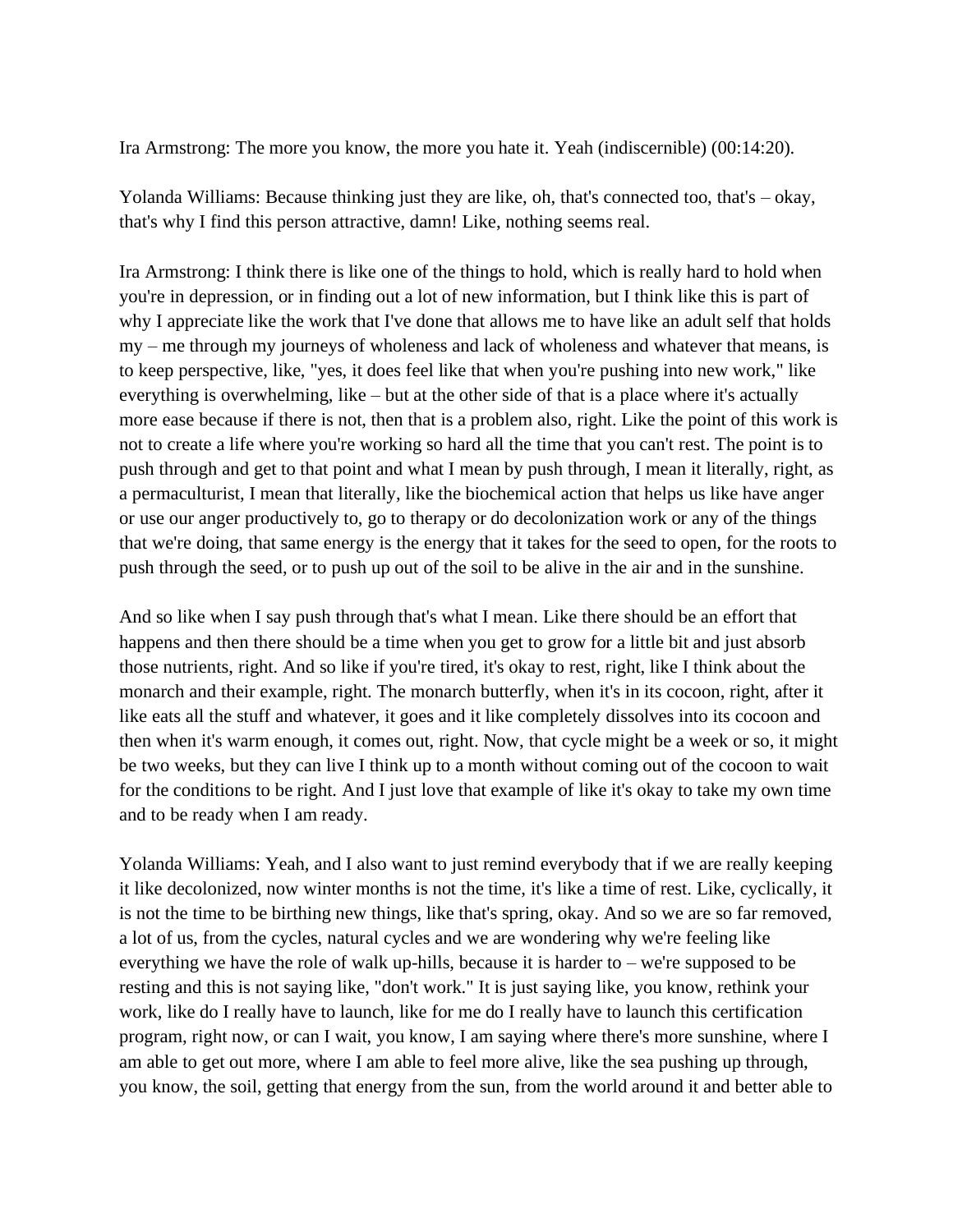thrive under conditions of spring and summer, versus trying really hard right now and it feels like there's a lot of resistance. So –

Ira Armstrong: Well, yeah, I mean I think you're really touching on something that I've been trying to get back into over the last 15 or 20 years of my own life, is this idea of like aligning yourself with the seasons, wherever you are in the world and whatever that looks like, but I think part of what we're not used to is the harvest, right, like to have a harvest that is our own, that is shared in community, that is canned or bottled or put into a root cellar or whatever the things that we have, so that we have enough sustenance to get through the winter.

Yolanda Williams: Right.

Ira Armstrong: Right? So that we can rest because if you don't have that, then you don't have space to rest during those months.

Yolanda Williams: That's (indiscernible) (00:18:53).

Ira Armstrong: Right.

Yolanda Williams: And I guess, especially as we try to exist and resist, right, these capitalist ideals, we sought to live within it and so it feels like it's pressing down, but as far as speaking specifically for myself, I have to do a better job of preparing for the harvest or preparing for the winter months, like, you know, the damn chipmunks be doing.

Ira Armstrong: They are really good at it, right.

Yolanda Williams: They are really good at it, because I was just thinking about this, you know, I had a conversation with someone about this yesterday and I was like I want to start taking December and January off, like just put things on autopilot and just let things run themselves and rest, really, really lay my head down somewhere, okay. And that means that I have the intentional throughout the rest of the year to make sure I'm able to actually do that. And so after, you know, I get a little bit more energy that's going to be my intention because I want to be able to say, you know what, it's winter, I want to take it easy and have the space to do so. And it seems hard. We are conditioned to only see lack, to only see, you know, we're told that there's only a little bit. There's enough for everybody, it just doesn't feel that way because that's – it's not supposed to be the way.

Ira Armstrong: Right and that word conditioning is so important.

Yolanda Williams: Yeah.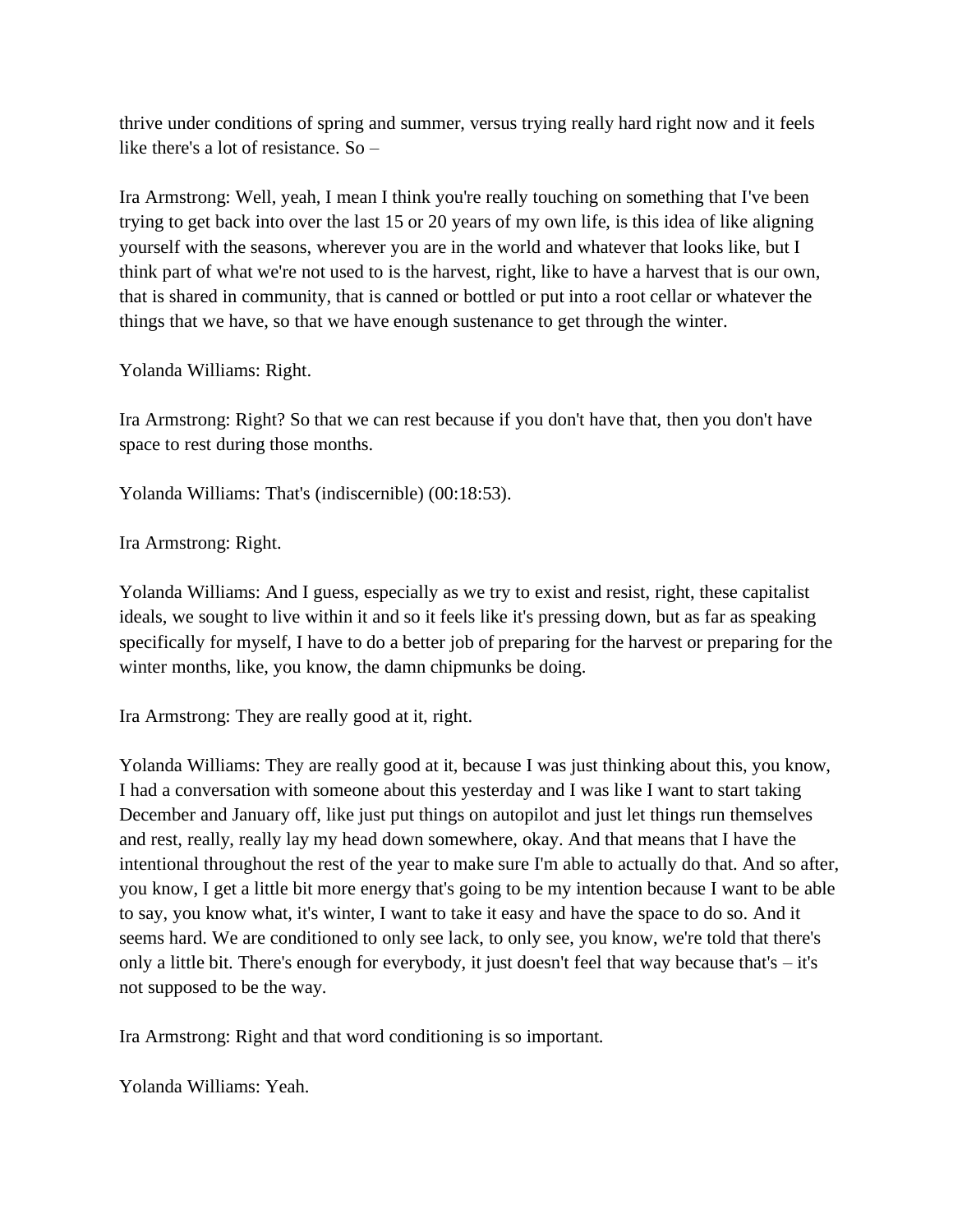Ira Armstrong: Right? I think writing a little bit about the difference between training and conditioning, and training is like wanting something and you sort of do it, but your conditioning is what you go back to, regardless of what your training is. And to recondition ourselves, we have to reset and sometimes that reset looks like not hustling, right, and when you live inside of a community of slave capitalism, right, where resources are hoarded by people who gain their wealth through the labor of other people, right, note nobody does enough labor in a lifetime to get to be a billionaire. There is not an amount of labor that you can do. So if you're a billionaire, you get your profiting out of other people's labor and that means that other people are not profiting off of their own labor and getting their own ability to store their own nuts, right?

Yolanda Williams: That includes black ones too you all. They don't get a pass.

Ira Armstrong: And so when you just stop, we have learned, we have been conditioned to know that what happens then is some sort of beating or death, right. So we have this generational trauma that is in our bodies that is the literal memory, right, and then we have the lived reality of life, maybe metaphorically beating you up, but I mean I don't know how close you have been to homelessness, but I've been unhoused in my life and it's no joke. To be unhoused against your will is no joke and so it's not just about like learning how to decolonize yourself, it's about like figuring out what the balance is for you between stopping and like shifting the world that we're in so that there is actual space and then once there is that space, what do we do with that, right. And a lot of us do just like go back to our conditioning and like whatever it is, but some of us are luckily exhausted and that's when our mitochondria sort of take over until we can like re-energize and hopefully that reenergizing is an actual time of re-energizing where you have, you know, safety and a roof and medical care and dental care and food and like nutritious food, right, that can be taken in.

Yolanda Williams: I have experienced the houselessness a few times when I was a child. And so I know. Part of what goes through my head is the trauma from that, like the effects of the trauma from that. So that is why I work the way I do. Because in the back of my head, I have to remind myself this is – I have to remind myself constantly, that's not going to happen. You're okay. So whenever something like, for instance, when I got COVID, and I couldn't work, I had to remind myself, you're going to be okay, you're not going to be houseless because that fear is real and if you haven't ever experienced that, and then you ended in, like especially as a child, you experienced it as a child and then you become an adult and that's always in the back of your head.

Ira Armstrong: Right, because it conditions you to that lack.

Yolanda Williams: Yes.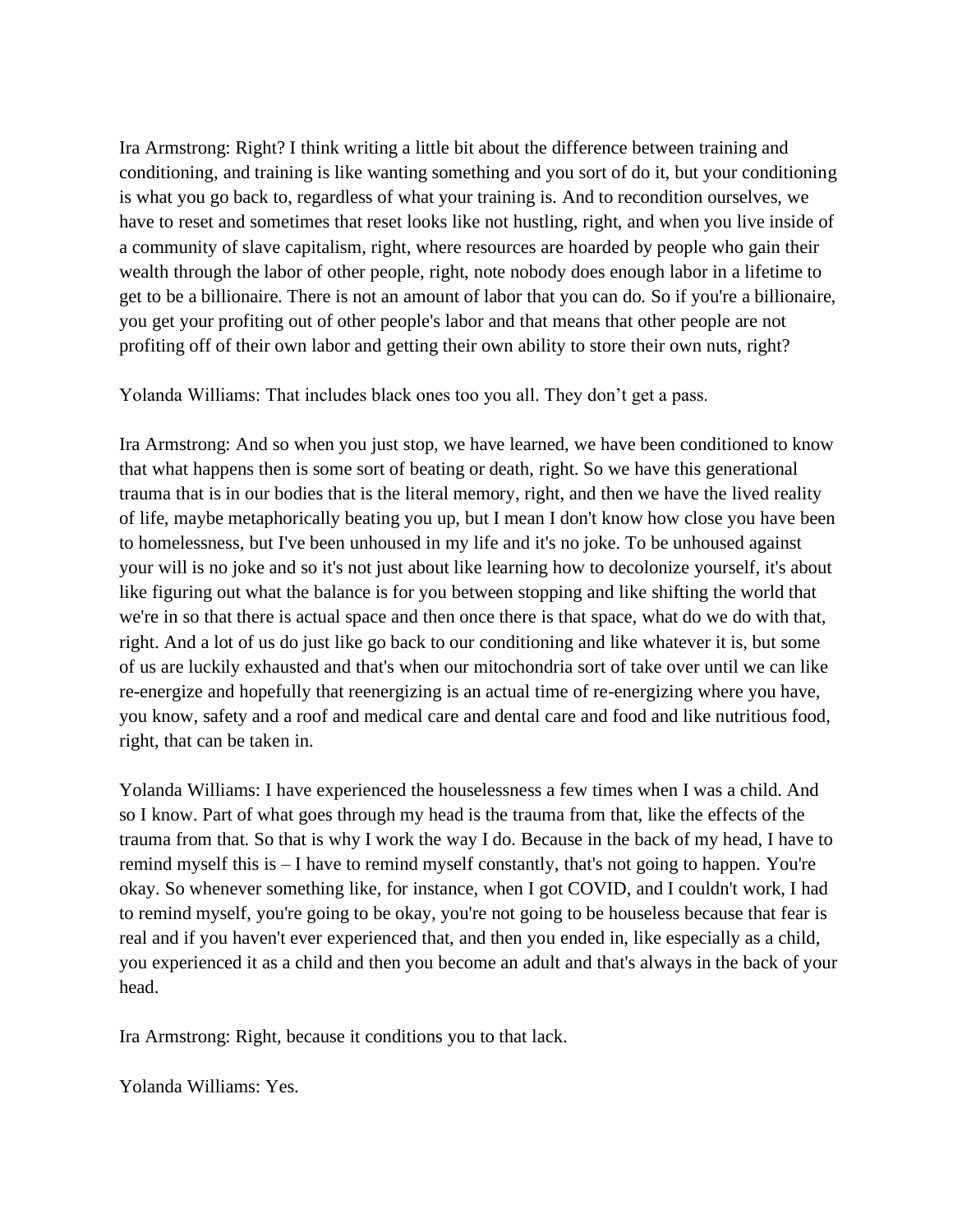Ira Armstrong: To that fear.

Yolanda Williams: It does. And so you do things, you don't even realize you're doing them out of lack and it feels like you're not. It feels like no, I am working, I am working, so I am never houseless, but the underlying theme is not enough in this lack is fear and so the key is really recognizing where some of your habits come from and like the conditioning and then working to – you know, you really think about the brain as like a computer and all the conditioning as like a program. We have to like, you know, some of them need to be debugged and some of them need to be completely overwritten and uninstalled, okay. And that's one of them that I am trying to install and go ahead and install some new programming because it doesn't serve me at all. In fact, what happens is when I let myself spiral, what happens is that voice, I saying like that fear, it paralyzes me and it makes me stop working. See how that works, and I'm sure a lot of people do that, and don't even realize they are doing it. I get so overwhelmed with the fear, even though the thing that's going to keep you from doing, from being houseless or whatever, you can do it, because in that moment, you're so paralyzed with fear. So it really is about like recognizing that conditioning, the patterns and that's why decolonizing is more, I know I am going to piss some people off. For me – yeah, when I first started –

Ira Armstrong: I am ready, bring it on, I am ready.

Yolanda Williams: When I first learned about decolonizing, it was not from the land back perspective and I'm not saying, I have land back, right? What I'm saying is I learned about decolonizing from an indigenous person, indigenous from the United States or whatever it is, this place is supposed to be called, and it was  $a -$ 

Ira Armstrong: Turtle Island.

Yolanda Williams: Turtle – Island. And I learned about it from the space of the mental conditioning and the colonized mind versus the decolonized mind. That's how I learned about it and that's why this podcast is named as such, especially for black people, who are living on stolen land and who were of – you know, the sins of stolen people. For us, our decolonizing might look completely different than, you know, an indigenous person of this country decolonizing. I fully agree with land back, we will just fill it out there. What I am saying is for us, it's about how the enslavement and colonization of kidnapped Africans has passed through our genes, generation, generation, generation and it has had some major conditioning on our minds and our mindset, how we view ourselves, our community, our children and –

Ira Armstrong: Yeah and our own bodies.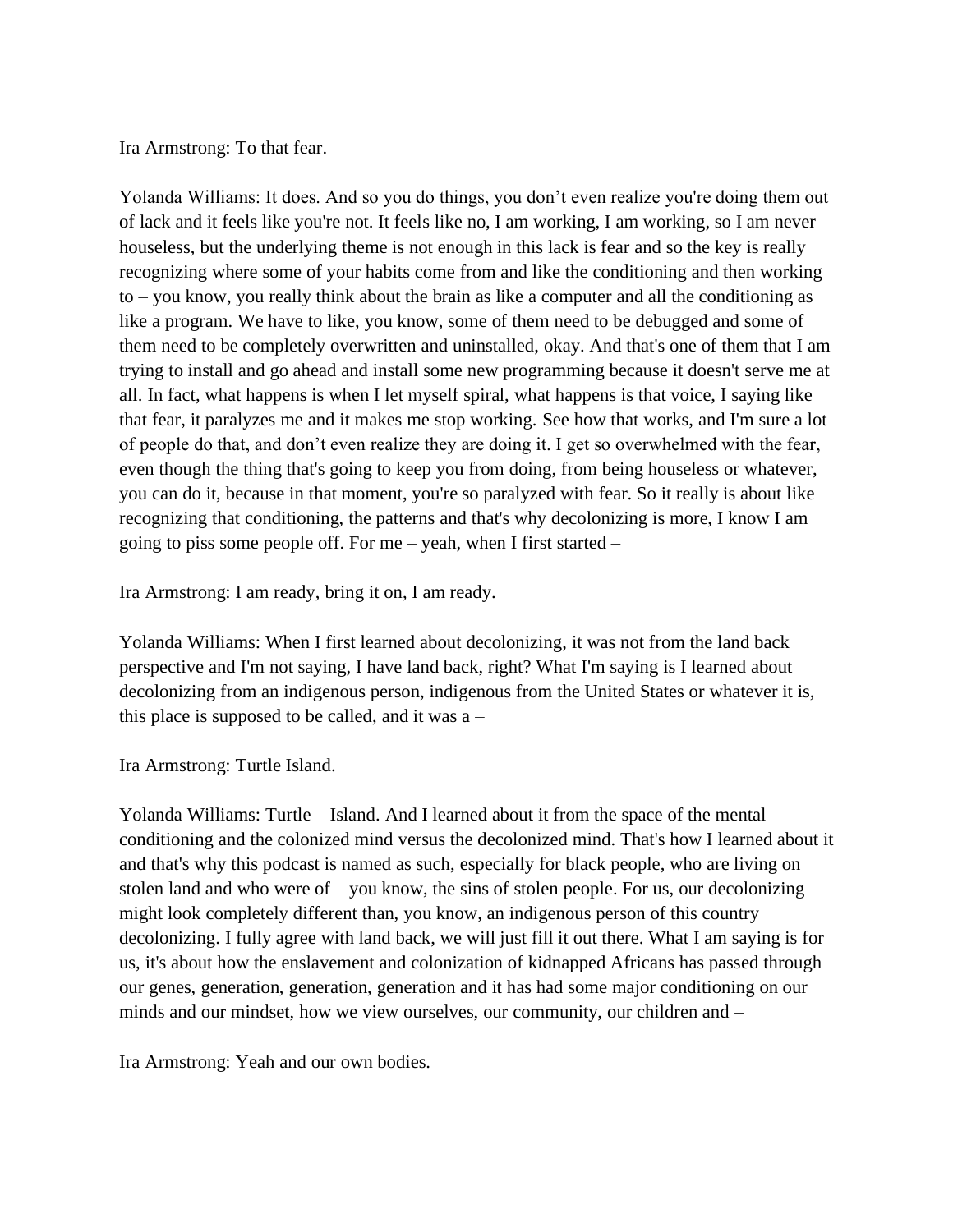Yolanda Williams: And our bodies and how we view work, how we view rest. When you start really peeling apart the item, oh my gosh! You are just like, oh my gosh.

Ira Armstrong: It's a lot, right.

Yolanda Williams: That is a lot of work to do.

Ira Armstrong: Yeah, you know, I grew up in Tongva Land in Southern California in Los Angeles. And I didn't grow up knowing that word, there are some like, there's a little bit of language, but mostly – most of the Tongva people were kidnapped from their land and put in missionary schools and a lot of them were murdered and their language was murdered. And I – you know, I grew up as a black child of revolutionaries and I was not part of that indigenous movement, right. Like there wasn't that I knew of, right, when we were part of farm workers' movements and other things, I didn't eat a grape for years when I was a kid because we were boycotting, you know. But when I moved to the Bay Area, you know, you and I were talking about achievement and I moved to the Bay Area because I was invited to go to UC Berkeley, and everyone was very proud and I felt like this was a thing, right. And so when I'm talking about like the way that I was parented and the things that I've done in my life, like, that achievement, that idea of black excellence was definitely a part of that growth arc and so I didn't understand that I was being invited to help further the colonization project, by going to the University of California, which has a long history of colonization as the university system in the United States has. They generally steal land from indigenous folks of Turtle Island and then use black and brown labor to build the college and then educate mostly white children to run the world, right. That's sort of the history of that and then you can be invited into that project as long as you will continue those things. And so I didn't understand that – what it was, but I did have sort of like a pride and also a discomfort and then I started learning about the Ohlone people, you know, where I am in Berkeley, California is Ohlone Land and it's unseeded Ohlone territory. And I started learning about Strawberry Creek and the above grounding of Strawberry Creek and that's where I started it in like these very tiny ways and it wasn't until I joined the frontlines of the movement for black lives, sort of early in the movement, I joined in 2014 in the Bay Area and in 2015, we were invited by the regional councils here, the Black Lives Matter movement. We wrote love letters to each other and we're invited to stay in this land, and it's been a really, really powerful thing to have a place that I call "home', that I was invited in to by people who this has been their home for thousands – upon thousands of years. It's really, really powerful, but it has also been really, really painful to see all of the ways that I have participated in colonization to start to like what I call picking concrete out of my brain.

Yolanda Williams: I think we all have and it's because again of that conditioning, right.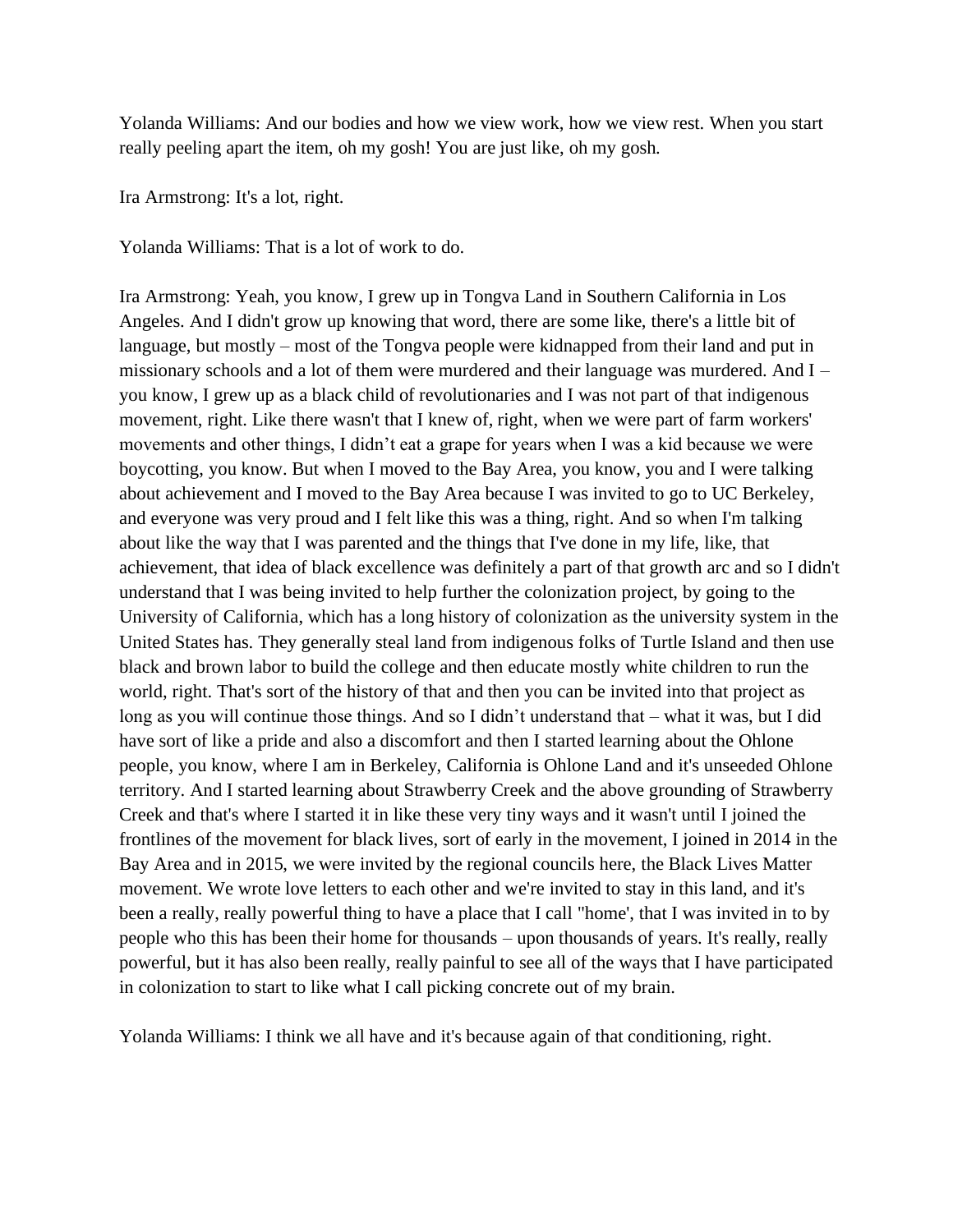Ira Armstrong: Yeah, and well, it's also – like my people left the South partially because, you know, I don't know for sure, but my grandmother claims Choctaw history and the stories that they told was that there was a point at which you had to choose, whether you are black or Choctaw and if you decided to be black, you were sharecropped and if you decided to be Choctaw, you were set on the trail of tears. Now, that happened over many, many years, but that is the story of my family of being kidnapped and murdered and displaced and then told that if your civilized enough and by civilized, they meant enslaving black Africans, right, that they were indigenous Choctaw people, the five tribes, who were willing to enslave black Africans in order to gain white acceptance and keep their land, and then they were – then that land was still stolen from them and they were set on the trail of tears. So like that kind of, like, that really complicated legacy of like –

Yolanda Williams: It's so complicated.

Ira Armstrong: Being a colonizer and being colonized and how do you heal from that and I feel like one of the gifts of being in this land is that I get to learn from the Ohlone, who said "no, thank you", and who again and again and again, and especially over the last 30 or 40 years, but always again and again and again have said, "no, thank you", I am going to do what I do, I am going to do what my people do. And they don't enslave other people in order to get that done, right, and to learn from people who refuse to enslave themselves or other people, is really powerful.

Yolanda Williams: As someone listening to this, I'm wondering what tips you might have for someone who is like, okay, I want to start this decolonizing process, like actively decolonizing my brain, my history, the land I am on, how do I get started? What advice would you have for that person?

Ira Armstrong: Well, you know, I think about this a lot and I think that often my advice is very complicated and so I'm really trying to like, what would I do? I think I am really turning to that.

Yolanda Williams: Now, where would you get started? Like, where would you start?

Ira Armstrong: Where would I start?

Yolanda Williams: Yeah, let's go there.

Ira Armstrong: I think that there are three things, right, my organization Peace Out Loud. We talk about three things, and one is to identify where you are and who you are and whether you were invited or stolen or stole other people to get to where you are, and just name it. Not because you have to go out and make reparations for the rest of your life, not because you have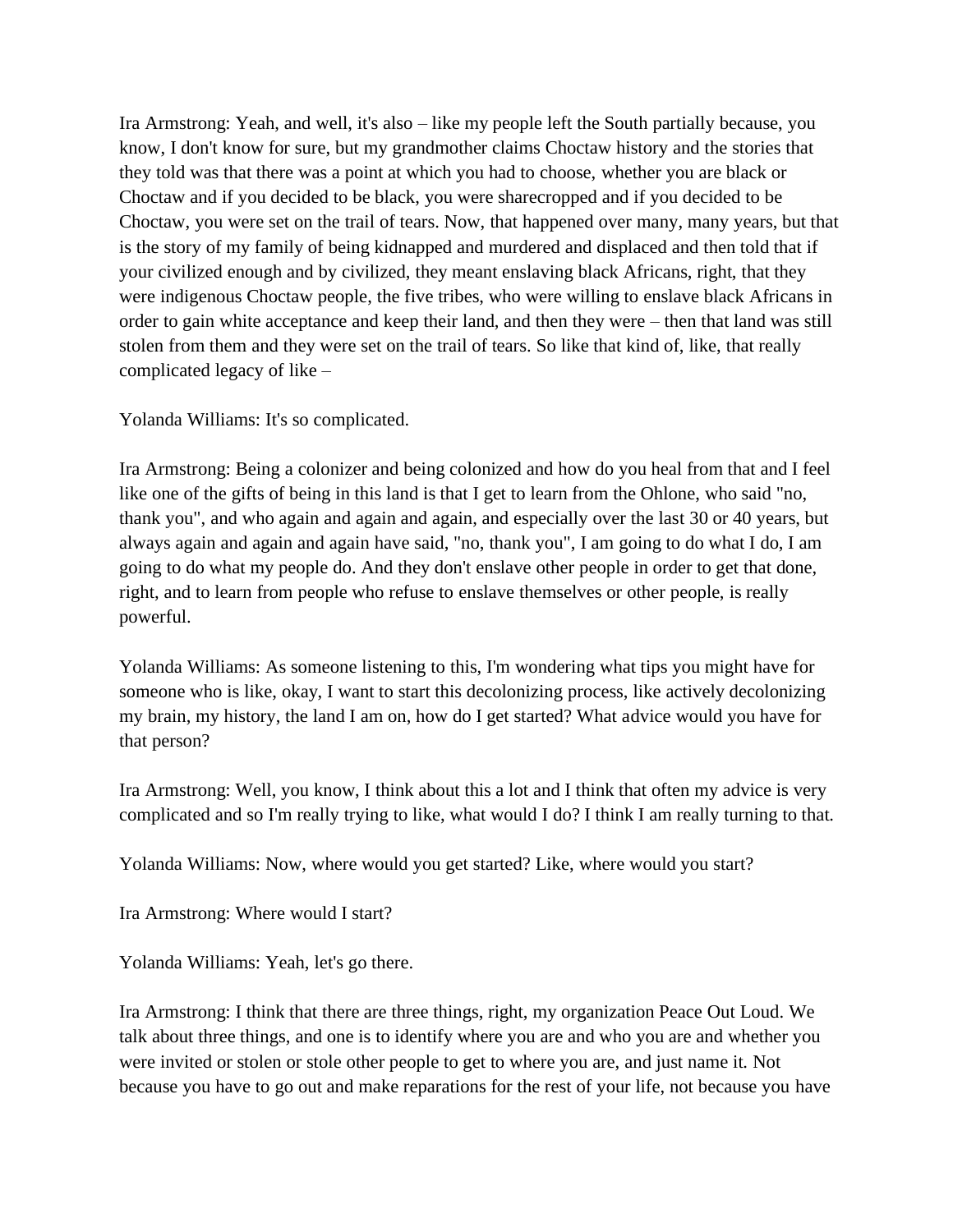to do any path, but just the first thing I think is just to say, like, "I'm here," you know, where I am in California, I'm on unseeded Ohlone, (indiscernible) (00:33:01) Ohlone land and I was invited to be here by colonizers who came and stole this land from Ohlone people. And so from there, I sort of know my own positionality.

## Yolanda Williams: Yeah.

Ira Armstrong: And then I want to know who am I from, right? Where did I come from, and then I want to know who am I following now. All of us are following something. We are either following unconscious conditioning or we are following conscious conditioning. Right? And so knowing where I am, I have to follow people who have wisdom, that I believe in and agree with, and so if I'm following mostly billionaires online, and trying to be a billionaire or if I am sort of, right, like, that doesn't mean I will get to be a billionaire, right. But it means that that's going to be my mindset, that's going to be my orientation, right, and I think about like, you know, I follow modern Harriet, I follow Assata Shakur, I follow the Black Panthers, I follow the Zapatistas, I follow the Ohlone, I follow people who seek freedom for themselves and other people and who when they are wrong, learn how to correct it. Whatever that means, in that moment, right, and so those are the things that I would identify, where you are at, identify who you are and identify who you follow. And once you do those things, you can start to decide who you follow, you know, you can't decide necessarily who you are, right at this moment, you can't decide necessarily how you got here, right? Like a lot of white folks in the United States did not like personally colonize around them, right? They were born into colonization just like you and I were. But it's a question about like what they do now, right, and because I was raised by white abolitionists as well as black revolutionaries, I know that you can be proud of your white abolitionist history, you can be proud of your people and the ways that they resisted, but it's really hard to do that unless you shift how you relate to your own rightness.

Yolanda Williams: And you know, just adding onto that real quick, I've said this a few times, but colonization harms everyone! Everyone it touches, including white people. A lot of white people had to – their ancestors had to make a choice, right? Keep your culture or be white. And we know for a fact that a lot of people were just like, I am just being white. And that means so many people do not know their own culture because white is not a culture, it doesn't have a culture. You can act me if you want to, white doesn't have a problem.

Ira Armstrong: I mean.

Yolanda Williams: Unless we talk about violence.

Ira Armstrong: White culture is urgency, violence, (indiscernible) (00:35:54) no matter the cost.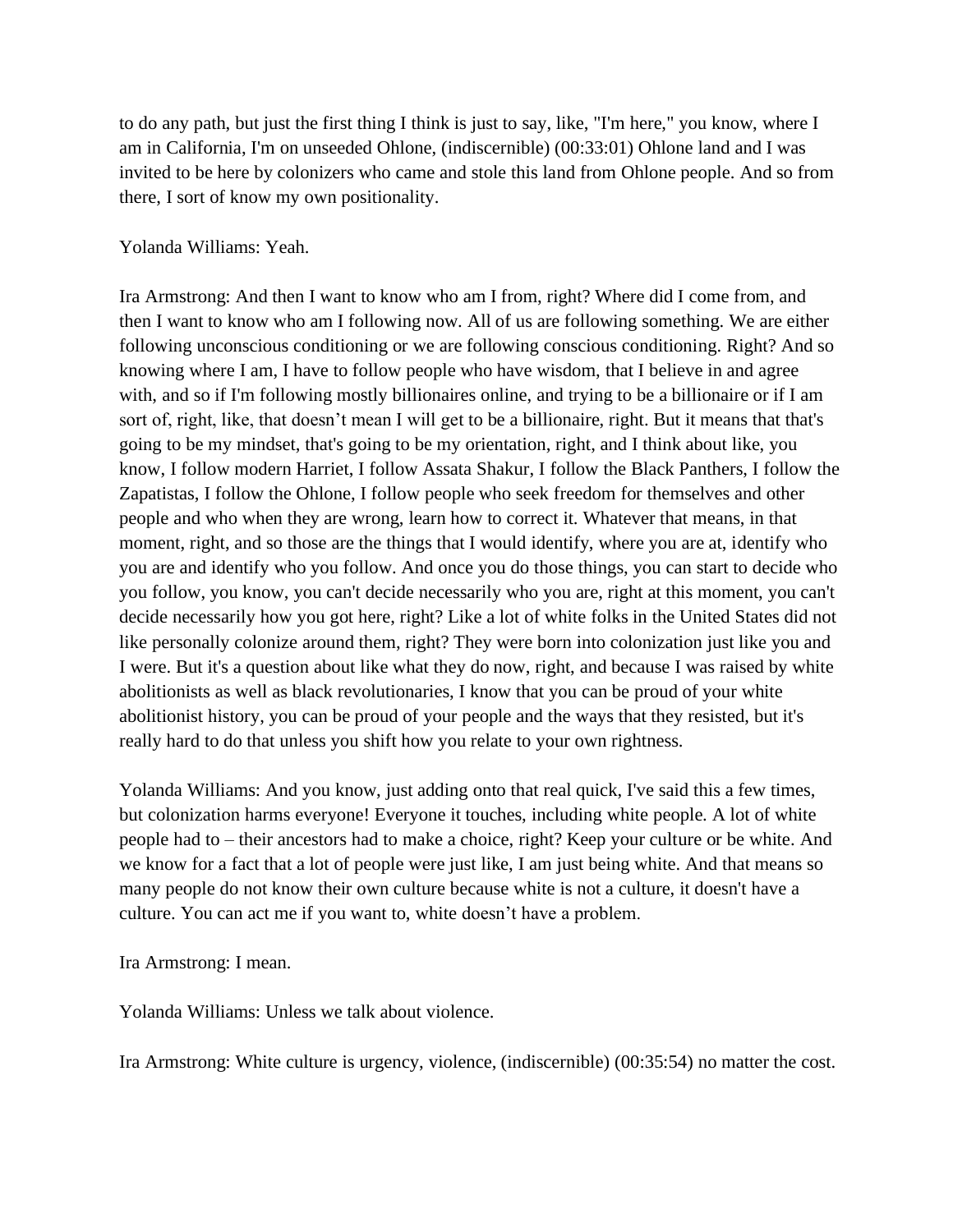Yolanda Williams: It is sometimes binary.

Ira Armstrong: Right.

Yolanda Williams: Binary thinking like

Ira Armstrong: Binary thinking.

Yolanda Williams: That's, you know, that's white supremacy culture, but –

Ira Armstrong: (indiscernible) (00:36:02) at any cost.

Yolanda Williams: But as a – yeah, as a white person, like, you know, there's not – there's not a like shared culture that is exclusive so I could – I remember, I asked somebody that and someone said like, like hamburgers, and I was like but that's American culture. I am American. So I can partake in burgers, right. So, you know, there ain't no culture. So that said, just like how I went and I got my DNA testing, because I wanted to know about myself, will encourage everyone to do that, because then you can say that –

Ira Armstrong: No, I am not doing that.

Yolanda Williams: I know.

Ira Armstrong: Do you know why though? You know that why.

Yolanda Williams: But let me finish the sentence.

Ira Armstrong: Oh, I am sorry I interrupted you. I apologize.

Yolanda Williams: It's okay. I want to advise that, listen, you all do whatever you want to do, but I for specifically the white folks listening to this, this is that same call home that I feel, that is for me to understand myself better and who I am from, in the cooking practices, to death, of rituals, like all that stuff I really want to know, because it's going to make me feel more complete and like I have an inner knowing of myself. Right now, I feel like I'm in like a limbo sometimes being black and being American and not having like roots like really deep, deep roots and that's what I am logging for, it's those roots, right. So as white people, that has been stolen from you by your ancestors. You didn't choose that, but now you have a choice. Now, you can say, well, I want to know because you'll find out that that individuality, that you all word, you know, that all hold so dear is not a natural thing and there is not a lot of –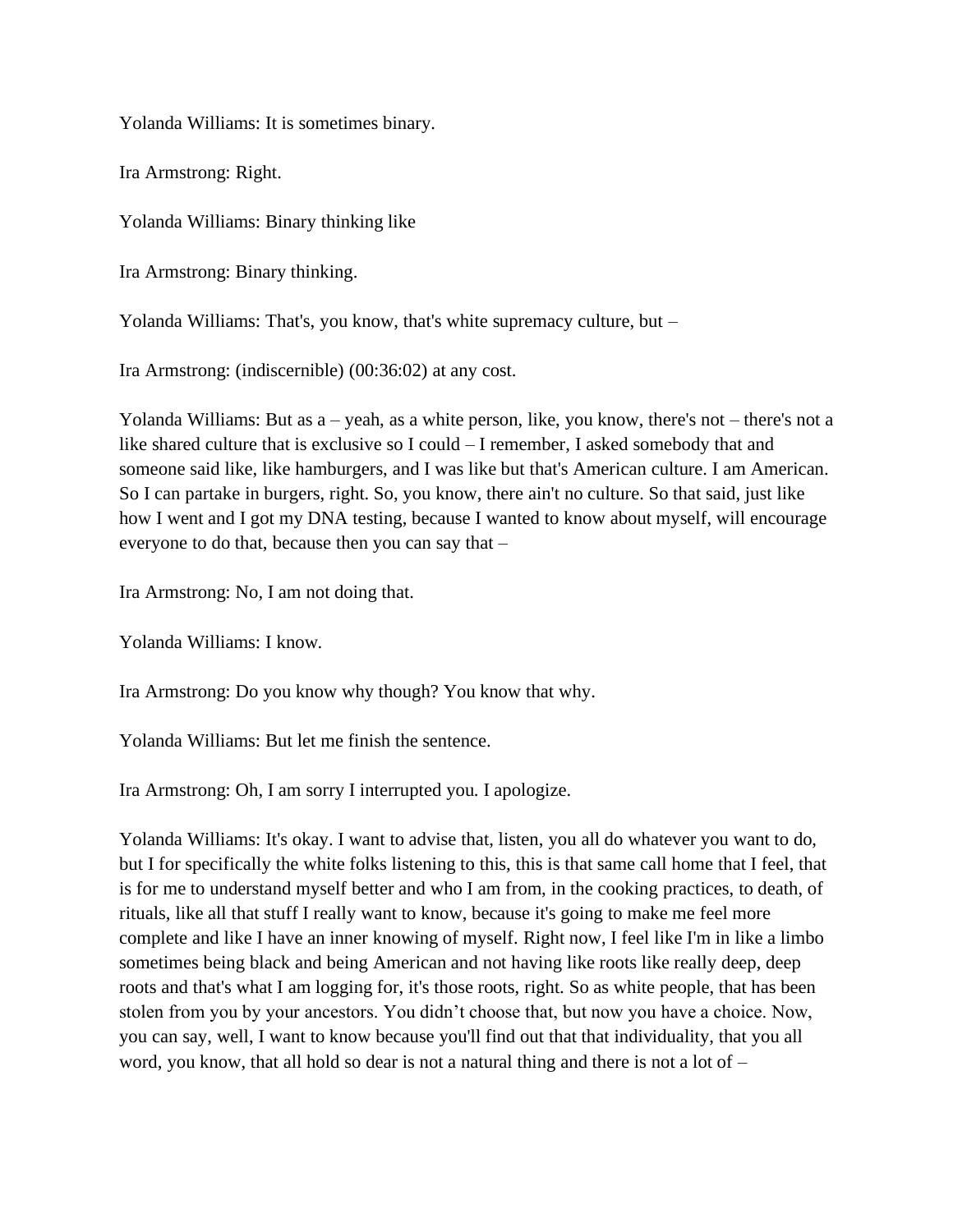Ira Armstrong: Well, it's also not real.

Yolanda Williams: It's not real.

Ira Armstrong: Right? Individuality is upheld because we have a brutal police force.

Yolanda Williams: Exactly. In capitalism and (indiscernible) (00:37:54).

Ira Armstrong: Right and like you can do anything – as a white person, you can go anywhere you want to because you know that the police will support you.

Yolanda Williams: Right. And just you know and when you think about, when you start looking into your ancestral heritage, you'll see that a lot of these communities, even in Europe were collective communities, where people who have villages, people who help each other, bartered, all the stuff. It wasn't individual for whatever a really long time, and so yeah, that's my one encouragement. And then for black folks or BIPOC folks, who don't know because I know some – I know an Asian man posted and it was like "my Asian have Asian kids, don't know any Asian people" and it's because I want them to be American first. And I am looking at these kids and I am like, "but they, okay". So you know these kids don't stand a chance with parents like that because they are going to have to learn about their Asianness, right, from either books or media and it might not be portrayed in a way that it should. So if you are someone that doesn't know your heritage, go out and find it. Figure it out so you can have a more complete look at who you are and embrace all those parts of you, like I said before, the light and dark. Some things you may not want to find and I feel like for white people, that's the biggest thing, you all don't want to know for a reason. You all don't want to know a reason because someone on Tik-Tok was just like have the white people ever asked their grandparents or relatives about their part in like Jim Crow and that kind of era, because they are still alive, you know. Someone said also on Tik-Tok that millennials are the first generation after the Civil Rights Act, right. So we are the first generation, I am elder millennial, as –

Ira Armstrong: I am an ex-gen.

Yolanda Williams: Okay. And so there was still civil rights issues going on during the gen-ex era, I mean there is still some going on now, but you know what I mean. So, it's not what we are talking about.

Ira Armstrong: Well, until 1993, marital rape was legal in the United States.

Yolanda Williams: Listen.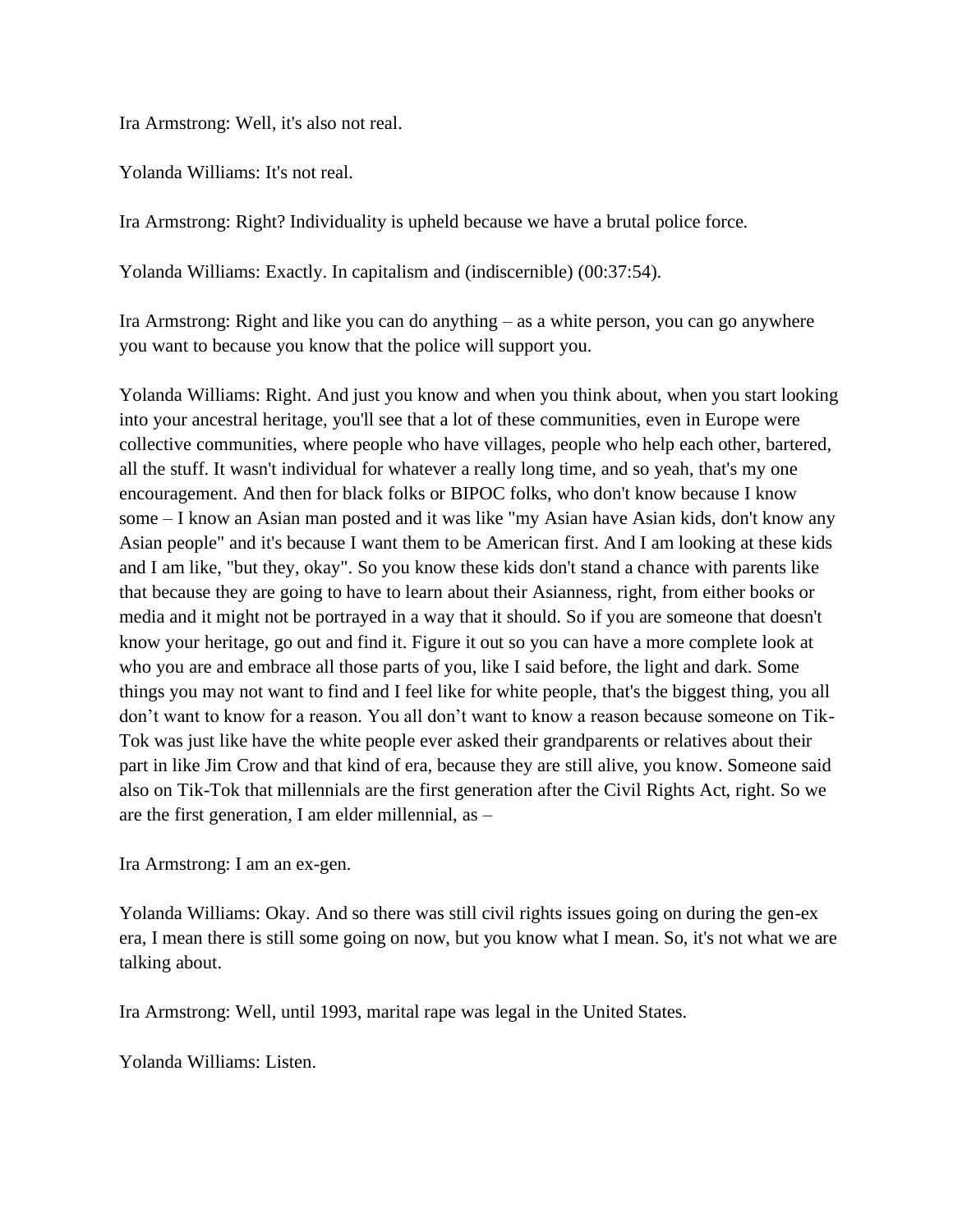Ira Armstrong: Well said.

Yolanda Williams: So –

Ira Armstrong: Let me just let people know it's not anymore, in case that are wondering.

Yolanda Williams: But it's like there is this idea that it's so for so long ago. No. Ask your grandparents about your parents, ask for their participation, if they – especially, if they lived in the South. But even if they lived in the North. Their participation during like reconstruction in the Jim Crow era and like the civil rights, get those stories.

Ira Armstrong: Yes.

Yolanda Williams: And I think the reason why people don't want to do that is because they might feel shame, like oh my – my parents, like, or my grandparents, have they participated in lynchings? They participated in, like, they didn't do anything, they just sat down, like they were just complicit? Yeah.

Ira Armstrong: Yeah. More and that –

Yolanda Williams: That's part of your history.

Ira Armstrong: It's also part of the history of colonization, right?

Yolanda Williams: Yeah.

Ira Armstrong: I have been studying Timbuktu and I have been studying – when I came upon this one piece that they talked about like the way that Alexander "burned" the literature was not just burning it, but actually stealing a lot of it and having Greek scribes put it into Greek and under the name of Greek authors. Right? And so that history of like covering up history, and claiming the knowledge as your own, it's deep in a lot of places as like, you know, the winner gets to write history literally.

Yolanda Williams: Yes, literally.

Ira Armstrong: And so part of what we're doing and part of what we need examples of and part of why I follow the Ohlone is to shift from the narrative of conqueror. But what if it was about like living together, like what does that actually look like.

Yolanda Williams: What does it look like?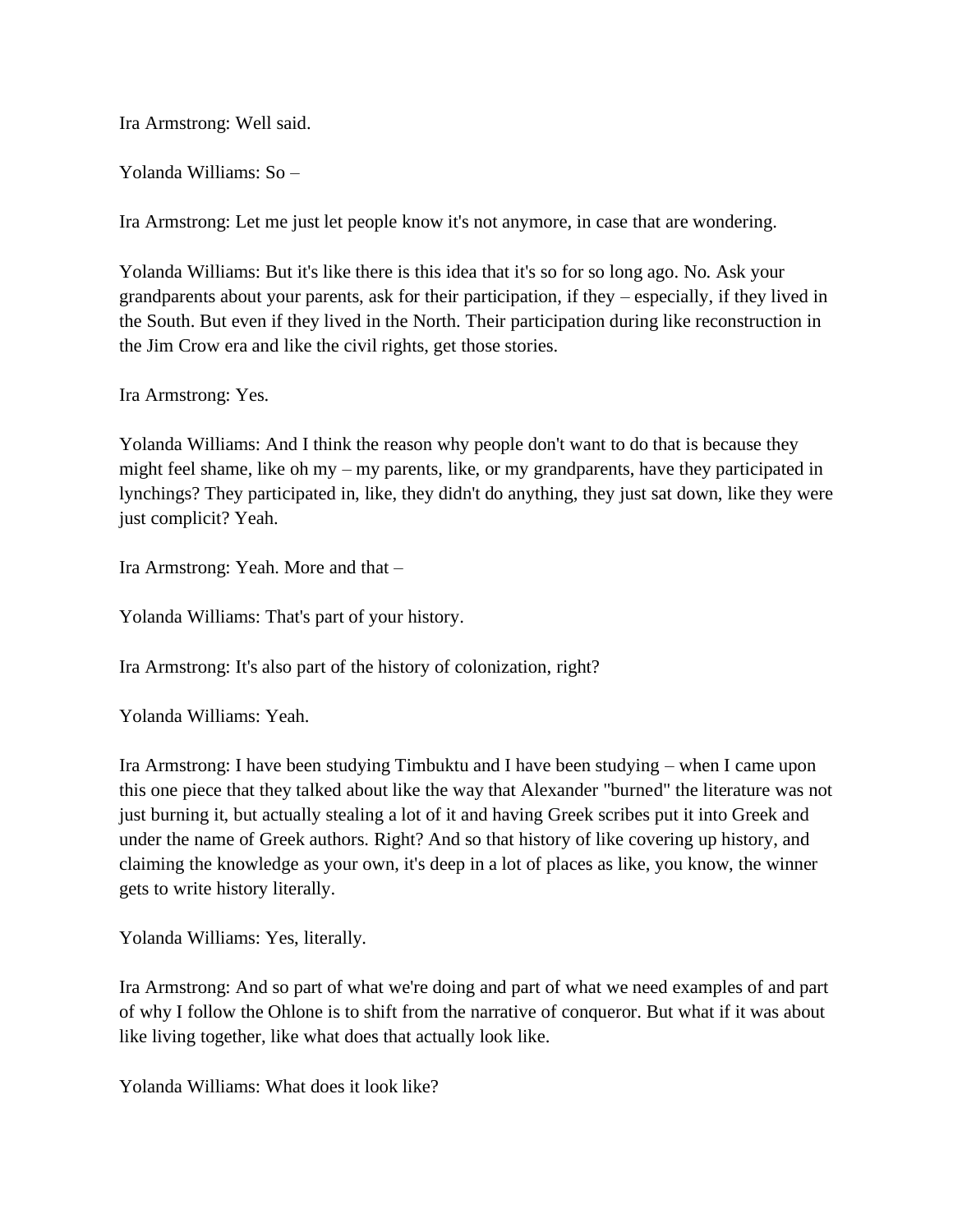Ira Armstrong: Right? And then more grieving the places where you have justified the destruction of other people by your own survival. Right? People justify –

Yolanda Williams: Oh yes.

Ira Armstrong: So many things, right?

Yolanda Williams: As a fellow light skin, we justify a lot to talking about – when we start talking about colorism, and then light skin tears start flowing, I am just like, if you all, listen, we – we have no – everyone, stop being that way, okay. But that is colonization, that is antiblackness. We have to understand the root of these things. Otherwise, we keep perpetuating harm and at the core of all that I do, from this point forward, is harm reduction. I really, really want to look at the things that I do with my child, with the world outside of me, the way I speak about myself and how I approach the problems of this world from that lens of harm reduction.

Ira Armstrong: Yeah, that's beautiful.

Yolanda Williams: And I think there – starting there is to me the easiest thing to do. Because like there's no shame when you go from a harm reductionist like sort of viewpoint. Very hard to feel ashamed of yourself because you are just looking at like, okay, oh I did this, that's harmful, okay, let me it back and redo that. And, because I – you know, me saying ask your grandparents, it's not so you can feel shame, it's so you can confront those dark parts of your history and be like, okay, where do I need to do, where are the changes I need to make, from this point forward, so this should stop with me, just like how black parents are now saying like this stops with me. Black folks, we don't need to parent this way anymore, we don't have to have vestiges of slavery in our homes. I mean for white people to do the same thing.

Ira Armstrong: Definitely. One hundred percent. I think that that's sort of the fourth thing that I would say, right, like you were talking about the lens of harm reduction, right, whatever lens we use, it's like who you follow, right, also? But when we talk about like knowing where you are, knowing who you are, knowing who you follow I think the fourth thing would be to create a community of practice.

Yolanda Williams: Yes. I love that.

Ira Armstrong: Right, like who are you doing this work with, and do it with people who want to be doing that work with you and who are going to be gentle with you, but also not take (indiscernible) (00:44:11). Right, like that you really want  $-$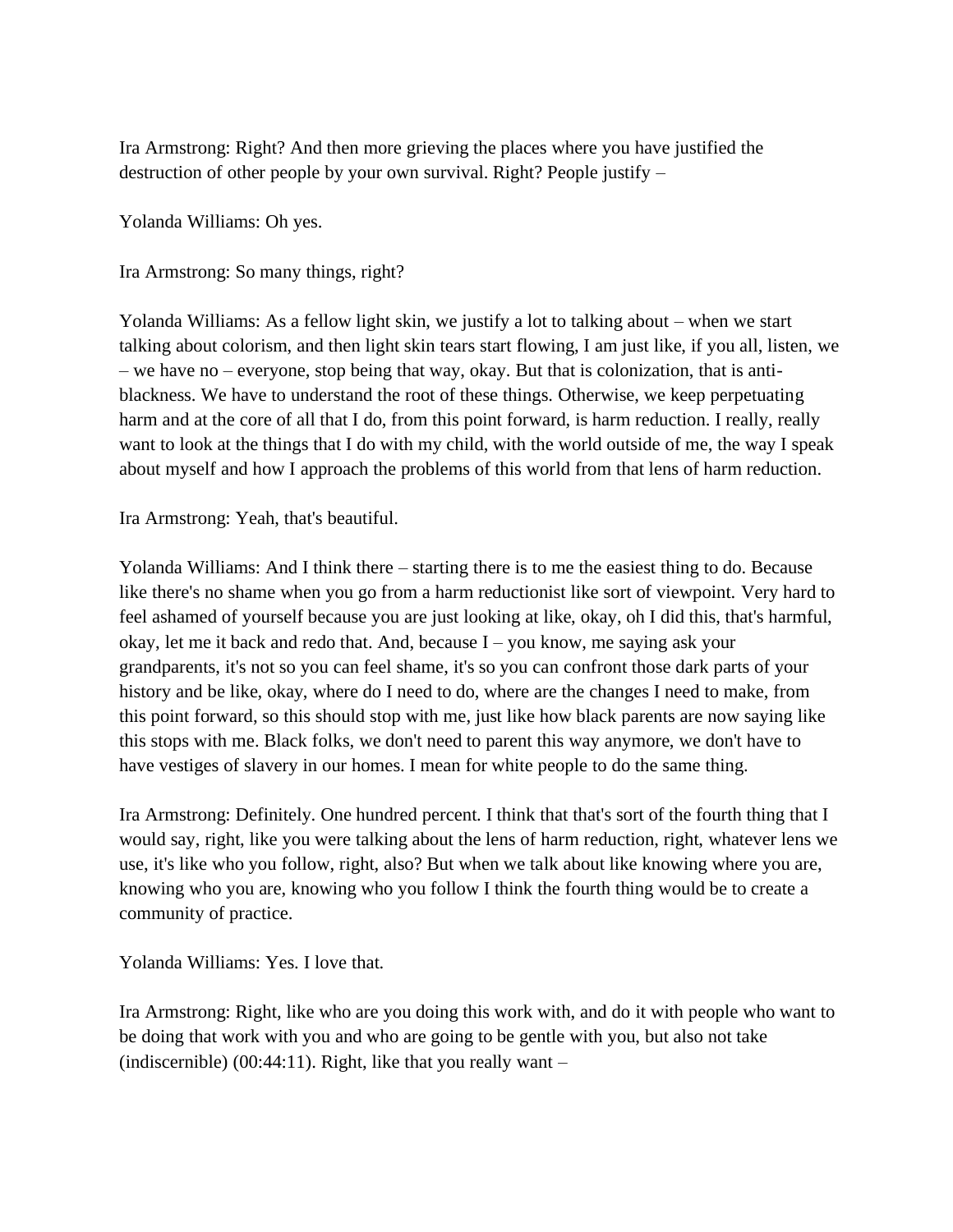Yolanda Williams: Yeah, keep you accountable.

Ira Armstrong: People who are really sort of rigorous in this work in a way that is kind also. Right? Who you practice it with is so important and that's part of why I so appreciate you and the community that you're building with the Conscious Parenting groups and the Parenting Decolonized because you really, again and again and again come back to the principles that we share about harm reduction and about conclusivity and about clear boundaries, right, like all of those things (indiscernible) (00:44:462).

Yolanda Williams: Because Ira is a part of our – the Conscious Parenting for Social Justice group, it is a paid membership, but it is a –

Ira Armstrong: I am.

Yolanda Williams: Very, very safe space, and what we are real – about these things and we talk through them and help each other be present as we are, like I said, resisting and existing in these systems of oppression. So I am going to leave that (indiscernible) (00:45:11) in the show notes because I hope you all join. We have a new community off of Facebook because I like to sensor, okay, I have just got a jail, meta jail, they like to sensor folks, so we found a whole new community to, like, host this, but I hope you will all join. And with that said, I just kind of want to start wrapping this up and just for you Ira, I want to point some folks to your work, where can people find you?

Ira Armstrong: We are at PeaceOutLoud.org and we are on Facebook, that's PeaceOutLoud and on Instagram as PeaceOutLoud, and we are launching an antiracist consent-based sexual health curriculum for families and schools and that will be on our social media presence.

Yolanda Williams: I love it.

Ira Armstrong: And I am launching inspired by the Parenting Decolonized group our little personal book club, like, we do a book club in there, but I want my own book club, it's going to be open style, but open – the revolutionary – if open was a revolutionary, that's what I wanted to be. So it's going to be IraX Book Club, and I'll share that info with you.

Yolanda Williams: Yes.

Ira Armstrong: As well.

Yolanda Williams: Listen. Sometimes –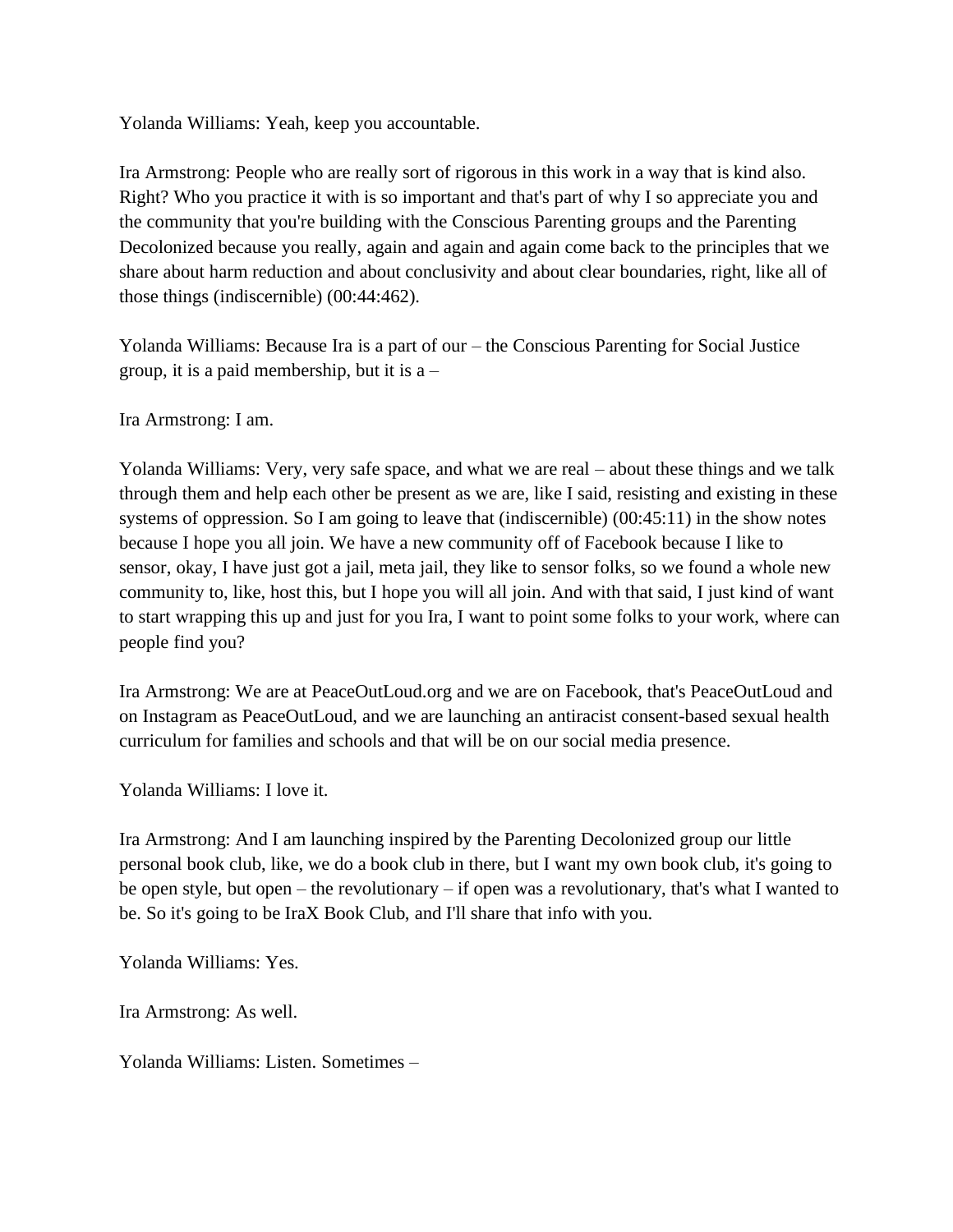Ira Armstrong: But I want everybody to get to read what I'm reading, right.

Yolanda Williams: Yeah.

Ira Armstrong: And get to follow the people that I follow.

Yolanda Williams: Yeah.

Ira Armstrong: People are like, how did you get here? I am like, "uh".

Yolanda Williams: And share that knowledge. And then be able to pass it along and say this is what I learned and this is who I learned it from and this is what I have got from it.

Ira Armstrong: Exactly.

Yolanda Williams: And you know, sharing these resources is a part of the resistance and it is revolutionary, a lot of people like to keep things to their chest, and you know and –

Ira Armstrong: Oh, and you know I'm going to be doing it with Antoinette Scully from Black & Bookish.

Yolanda Williams: Oh okay, yeah. I love it.

Ira Armstrong: So you should have her on sometime, she is amazing.

Yolanda Williams: Okay.

Ira Armstrong: Alright.

Yolanda Williams: Antoinette, I am writing that down.

Ira Armstrong: (indiscernible) (00:47:01)

Yolanda Williams: Well, thank you so much for joining me in this conversation.

Ira Armstrong: Thank you Yolanda for all you do. Thanks for having me here today, I appreciate you.

Yolanda Williams: Thank you. And also what's so funny is this is not what we were going to talk about you all. This is just organic, like do you like – they were like push record, and I am